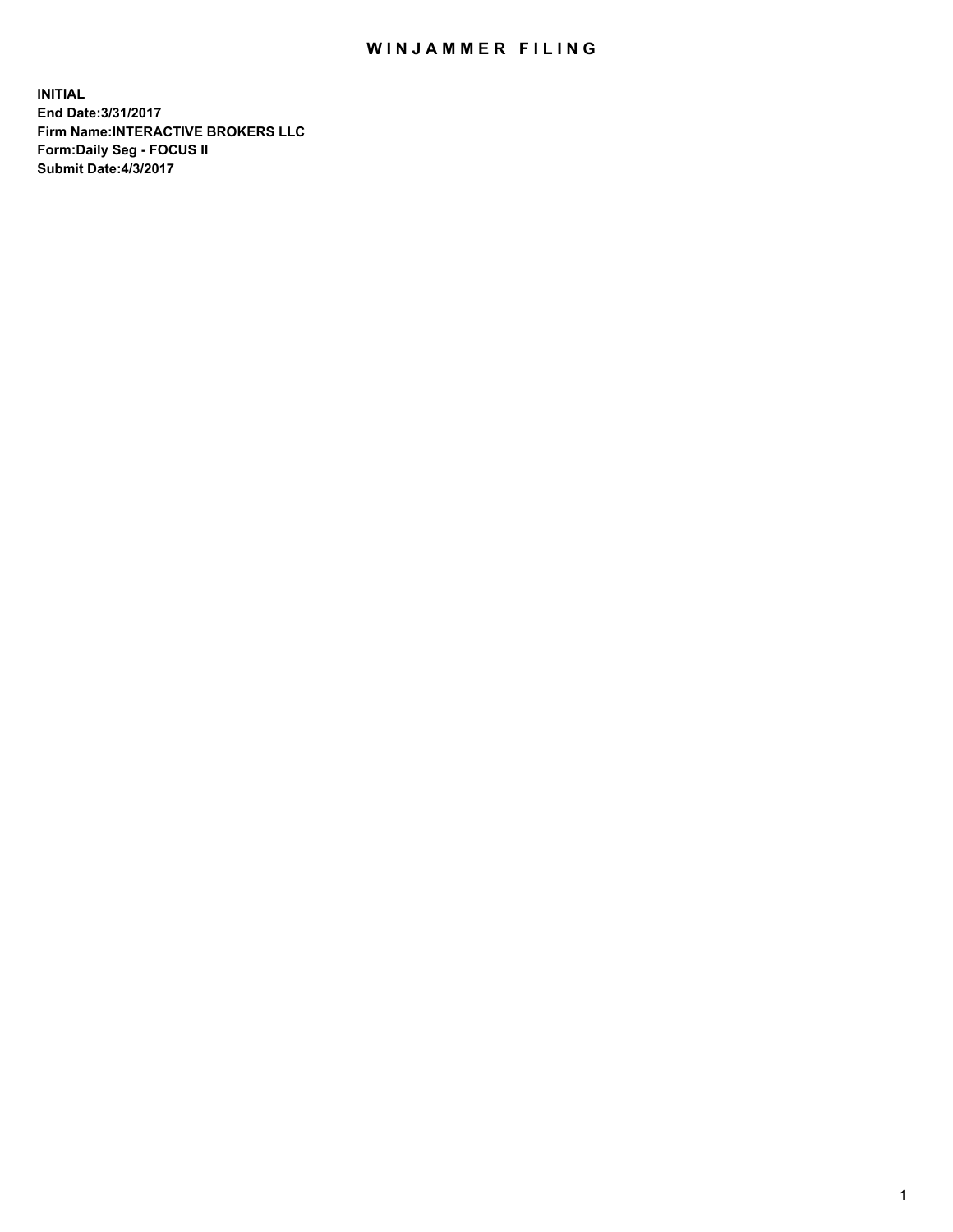## **INITIAL End Date:3/31/2017 Firm Name:INTERACTIVE BROKERS LLC Form:Daily Seg - FOCUS II Submit Date:4/3/2017 Daily Segregation - Cover Page**

| Name of Company<br><b>Contact Name</b><br><b>Contact Phone Number</b><br><b>Contact Email Address</b>                                                                                                                                                                                                                          | <b>INTERACTIVE BROKERS LLC</b><br>James Menicucci<br>203-618-8085<br>jmenicucci@interactivebrokers.c<br>om |
|--------------------------------------------------------------------------------------------------------------------------------------------------------------------------------------------------------------------------------------------------------------------------------------------------------------------------------|------------------------------------------------------------------------------------------------------------|
| FCM's Customer Segregated Funds Residual Interest Target (choose one):<br>a. Minimum dollar amount: ; or<br>b. Minimum percentage of customer segregated funds required:% ; or<br>c. Dollar amount range between: and; or<br>d. Percentage range of customer segregated funds required between:% and%.                         | $\overline{\mathbf{0}}$<br><u>155,000,000 245,000,000</u><br>0 <sub>0</sub>                                |
| FCM's Customer Secured Amount Funds Residual Interest Target (choose one):<br>a. Minimum dollar amount: ; or<br>b. Minimum percentage of customer secured funds required:%; or<br>c. Dollar amount range between: and; or<br>d. Percentage range of customer secured funds required between:% and%.                            | $\overline{\mathbf{0}}$<br>0<br>80,000,000 120,000,000<br>0 <sub>0</sub>                                   |
| FCM's Cleared Swaps Customer Collateral Residual Interest Target (choose one):<br>a. Minimum dollar amount: ; or<br>b. Minimum percentage of cleared swaps customer collateral required:% ; or<br>c. Dollar amount range between: and; or<br>d. Percentage range of cleared swaps customer collateral required between:% and%. | $\overline{\mathbf{0}}$<br>$\underline{\mathbf{0}}$<br>0 <sub>0</sub><br><u>00</u>                         |

Attach supporting documents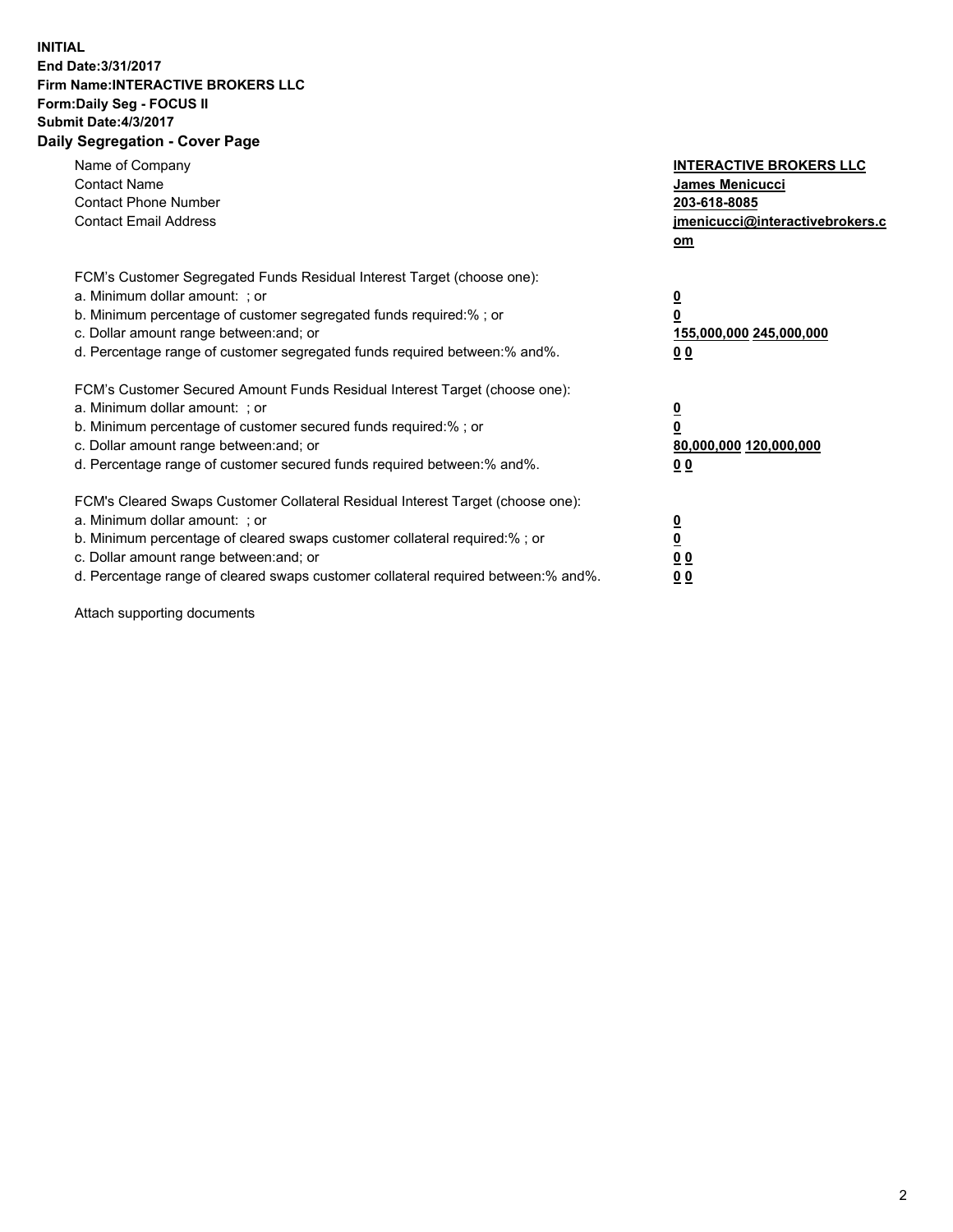## **INITIAL End Date:3/31/2017 Firm Name:INTERACTIVE BROKERS LLC Form:Daily Seg - FOCUS II Submit Date:4/3/2017 Daily Segregation - Secured Amounts**

|     | Foreign Futures and Foreign Options Secured Amounts                                                        |                                  |
|-----|------------------------------------------------------------------------------------------------------------|----------------------------------|
|     | Amount required to be set aside pursuant to law, rule or regulation of a foreign                           | $0$ [7305]                       |
|     | government or a rule of a self-regulatory organization authorized thereunder                               |                                  |
| 1.  | Net ledger balance - Foreign Futures and Foreign Option Trading - All Customers                            |                                  |
|     | A. Cash                                                                                                    | 396,597,937 [7315]               |
|     | B. Securities (at market)                                                                                  | $0$ [7317]                       |
| 2.  | Net unrealized profit (loss) in open futures contracts traded on a foreign board of trade                  | $-3,543,589$ [7325]              |
| 3.  | Exchange traded options                                                                                    |                                  |
|     | a. Market value of open option contracts purchased on a foreign board of trade                             | 90,751 [7335]                    |
|     | b. Market value of open contracts granted (sold) on a foreign board of trade                               | -35,428 [7337]                   |
| 4.  | Net equity (deficit) (add lines 1.2. and 3.)                                                               | 393,109,671 [7345]               |
| 5.  | Account liquidating to a deficit and account with a debit balances - gross amount                          | 63,612 [7351]                    |
|     | Less: amount offset by customer owned securities                                                           | 0 [7352] 63,612 [7354]           |
| 6.  | Amount required to be set aside as the secured amount - Net Liquidating Equity                             | 393,173,283 [7355]               |
|     | Method (add lines 4 and 5)                                                                                 |                                  |
| 7.  | Greater of amount required to be set aside pursuant to foreign jurisdiction (above) or line                | 393,173,283 [7360]               |
|     | 6.                                                                                                         |                                  |
|     | FUNDS DEPOSITED IN SEPARATE REGULATION 30.7 ACCOUNTS                                                       |                                  |
| 1.  | Cash in banks                                                                                              |                                  |
|     | A. Banks located in the United States                                                                      | $0$ [7500]                       |
|     | B. Other banks qualified under Regulation 30.7                                                             | 0 [7520] 0 [7530]                |
| 2.  | Securities                                                                                                 |                                  |
|     | A. In safekeeping with banks located in the United States                                                  | 438,398,365 [7540]               |
|     | B. In safekeeping with other banks qualified under Regulation 30.7                                         | 0 [7560] 438,398,365 [7570]      |
| 3.  | Equities with registered futures commission merchants                                                      |                                  |
|     | A. Cash                                                                                                    | $0$ [7580]                       |
|     | <b>B.</b> Securities                                                                                       | $0$ [7590]                       |
|     | C. Unrealized gain (loss) on open futures contracts                                                        | $0$ [7600]                       |
|     | D. Value of long option contracts                                                                          | $0$ [7610]                       |
|     | E. Value of short option contracts                                                                         | 0 [7615] 0 [7620]                |
| 4.  | Amounts held by clearing organizations of foreign boards of trade                                          |                                  |
|     | A. Cash                                                                                                    | $0$ [7640]                       |
|     | <b>B.</b> Securities                                                                                       | $0$ [7650]                       |
|     | C. Amount due to (from) clearing organization - daily variation                                            | $0$ [7660]                       |
|     | D. Value of long option contracts                                                                          | $0$ [7670]                       |
|     | E. Value of short option contracts                                                                         | 0 [7675] 0 [7680]                |
| 5.  | Amounts held by members of foreign boards of trade                                                         |                                  |
|     | A. Cash                                                                                                    | 87,759,641 [7700]                |
|     | <b>B.</b> Securities                                                                                       | $0$ [7710]                       |
|     | C. Unrealized gain (loss) on open futures contracts                                                        | $-3,353,631$ [7720]              |
|     | D. Value of long option contracts                                                                          | 90,751 [7730]                    |
|     | E. Value of short option contracts                                                                         | -35,428 [7735] 84,461,333 [7740] |
| 6.  | Amounts with other depositories designated by a foreign board of trade                                     | $0$ [7760]                       |
| 7.  | Segregated funds on hand                                                                                   | $0$ [7765]                       |
| 8.  | Total funds in separate section 30.7 accounts                                                              | 522,859,698 [7770]               |
| 9.  | Excess (deficiency) Set Aside for Secured Amount (subtract line 7 Secured Statement<br>Page 1 from Line 8) | 129,686,415 [7380]               |
| 10. | Management Target Amount for Excess funds in separate section 30.7 accounts                                | 80,000,000 [7780]                |
| 11. | Excess (deficiency) funds in separate 30.7 accounts over (under) Management Target                         | 49,686,415 [7785]                |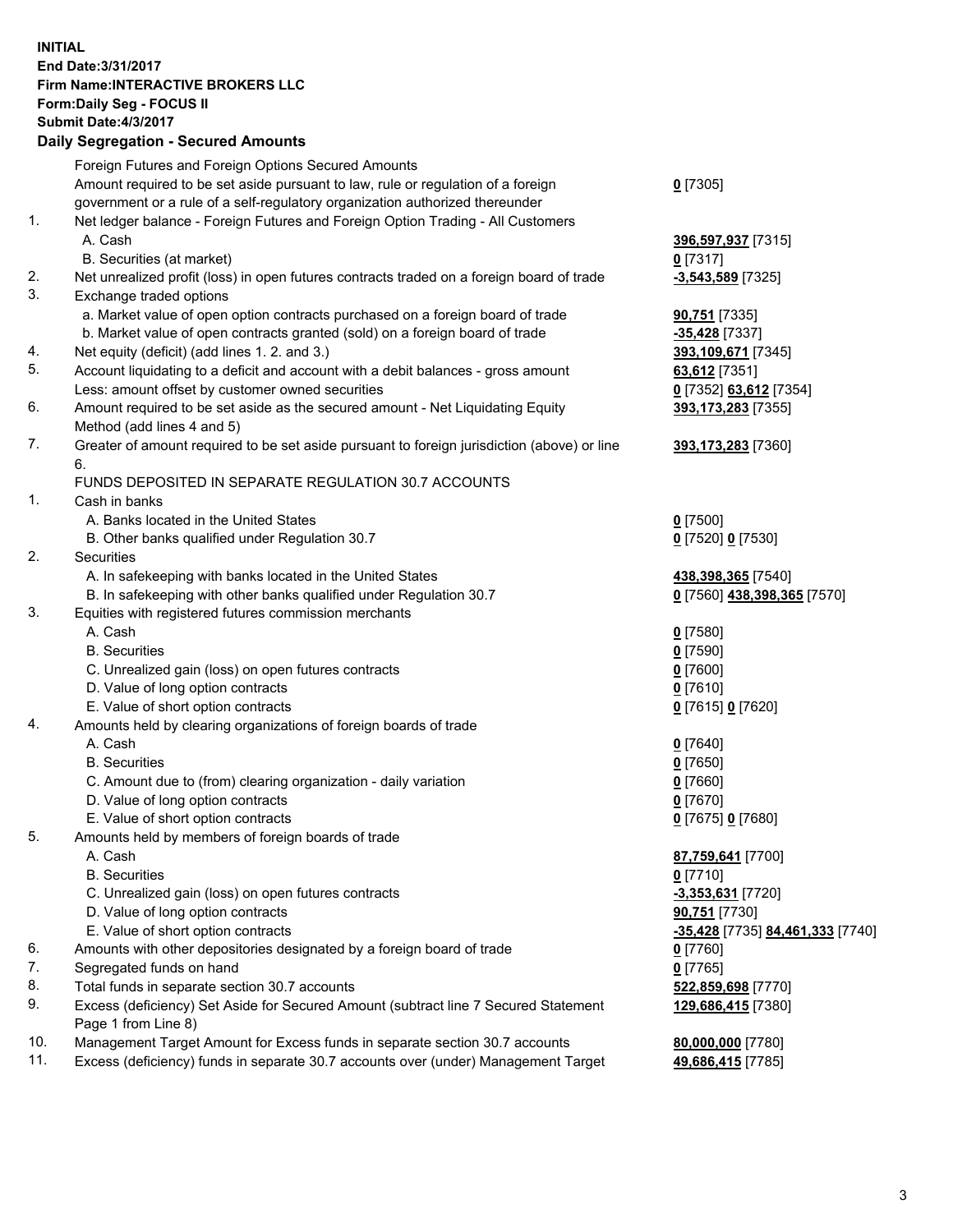**INITIAL End Date:3/31/2017 Firm Name:INTERACTIVE BROKERS LLC Form:Daily Seg - FOCUS II Submit Date:4/3/2017 Daily Segregation - Segregation Statement** SEGREGATION REQUIREMENTS(Section 4d(2) of the CEAct) 1. Net ledger balance A. Cash **3,340,118,786** [7010] B. Securities (at market) **0** [7020] 2. Net unrealized profit (loss) in open futures contracts traded on a contract market **-26,946,366** [7030] 3. Exchange traded options A. Add market value of open option contracts purchased on a contract market **88,466,597** [7032] B. Deduct market value of open option contracts granted (sold) on a contract market **-177,270,033** [7033] 4. Net equity (deficit) (add lines 1, 2 and 3) **3,224,368,984** [7040] 5. Accounts liquidating to a deficit and accounts with debit balances - gross amount **170,631** [7045] Less: amount offset by customer securities **0** [7047] **170,631** [7050] 6. Amount required to be segregated (add lines 4 and 5) **3,224,539,615** [7060] FUNDS IN SEGREGATED ACCOUNTS 7. Deposited in segregated funds bank accounts A. Cash **100,901,209** [7070] B. Securities representing investments of customers' funds (at market) **2,107,542,470** [7080] C. Securities held for particular customers or option customers in lieu of cash (at market) **0** [7090] 8. Margins on deposit with derivatives clearing organizations of contract markets A. Cash **19,779,417** [7100] B. Securities representing investments of customers' funds (at market) **1,342,750,176** [7110] C. Securities held for particular customers or option customers in lieu of cash (at market) **0** [7120] 9. Net settlement from (to) derivatives clearing organizations of contract markets **12,984,629** [7130] 10. Exchange traded options A. Value of open long option contracts **88,442,712** [7132] B. Value of open short option contracts **-177,252,050** [7133] 11. Net equities with other FCMs A. Net liquidating equity **0** [7140] B. Securities representing investments of customers' funds (at market) **0** [7160] C. Securities held for particular customers or option customers in lieu of cash (at market) **0** [7170] 12. Segregated funds on hand **0** [7150] 13. Total amount in segregation (add lines 7 through 12) **3,495,148,563** [7180] 14. Excess (deficiency) funds in segregation (subtract line 6 from line 13) **270,608,948** [7190] 15. Management Target Amount for Excess funds in segregation **155,000,000** [7194] 16. Excess (deficiency) funds in segregation over (under) Management Target Amount **115,608,948** [7198]

Excess